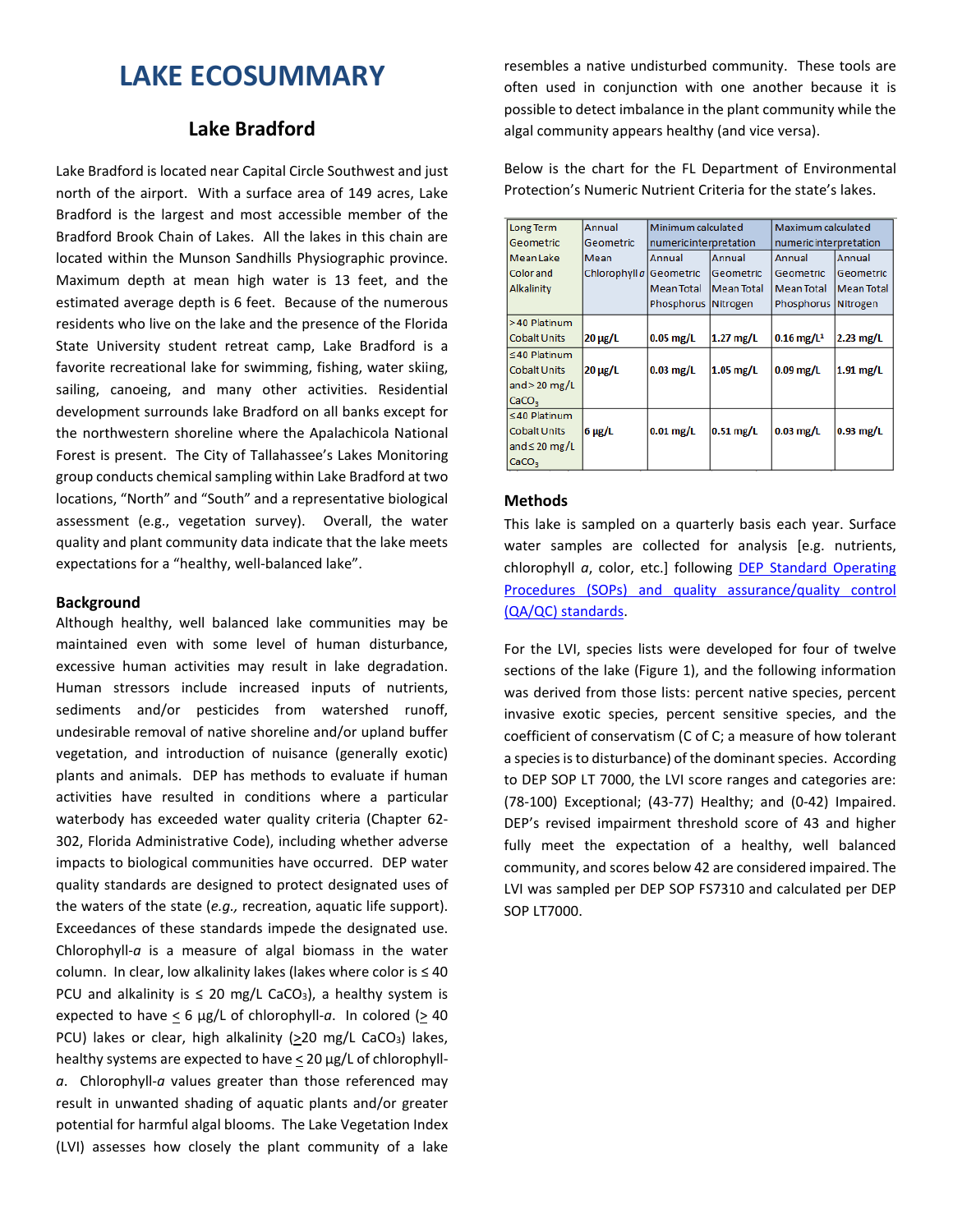



**Figure 2. Map of Lake Bradford**. Sampling sites are marked "North" and "South" on the map below. Water quality samples are collected from each site along with water parameters such as Dissolved Oxygen, Conductivity, pH level, Temperature, Secchi Disk reading and depth.

#### **Results**

#### *Water Quality*

The water quality samples meet the FLDEP Nutrient Criterion water quality standards as explained in the earlier text. Lake Bradford nutrient criteria is of high color (>40 PCU) but with low alkalinity (< 20 mg/L). Meeting TN levels of <1.05 mg/L of nitrogen and TP levels of < 0.03 mg/L of phosphorus for any given time, chlorophyll levels are to be less than 20 µg/L. The most recent 10-year geomean data is shown in **Table 1**. The data show no indications of exceeding any of these nutrient limits. The high color of the lake water (long term geomean of 118 PCU) helps prevent the sunlight from allowing possible nutrient reactions within the water to develop to a eutrophic state. The dark color keeps chlorophyll-*a* under control and from potentially forming algal blooms. While chlorophyll values fluctuate to some extent over time, as noted in **Table 1**,

the 10-year geomean is 8.5 µg/L. The water quality is supportive to Lake Bradford's uses as a recreational waterbody.

| Table 1. Water quality results from Lake Bradford. |  |  |  |  |
|----------------------------------------------------|--|--|--|--|
|----------------------------------------------------|--|--|--|--|

| <b>Yearly Geomeans of FLDEP Nutrient Criterion Parameters</b> |                                     |       |                |        |       |  |
|---------------------------------------------------------------|-------------------------------------|-------|----------------|--------|-------|--|
| Lake Bradford                                                 |                                     |       |                |        |       |  |
| Year                                                          | Chlorophyll *                       | Color | Alkalinity     | $TN *$ | $TP*$ |  |
| 2011                                                          | 3                                   | 85    | 3              | 0.77   | 0.030 |  |
| 2012                                                          | Low water levels prevented sampling |       |                |        |       |  |
| 2013                                                          | 14                                  | 160   | 8              | 0.59   | 0.020 |  |
| 2014                                                          | 12                                  | 215   | $\mathfrak{p}$ | 0.71   | 0.020 |  |
| 2015                                                          | 6                                   | 163   | $\mathfrak{p}$ | 0.75   | 0.010 |  |
| 2016                                                          | 7                                   | 108   | $\mathfrak{p}$ | 0.61   | 0.020 |  |
| 2017                                                          | 12                                  | 77    | 2              | 0.84   | 0.030 |  |
| 2018                                                          | 17                                  | 86    | $\mathfrak{p}$ | 0.40   | 0.030 |  |
| 2019                                                          | 4                                   | 151   | $\mathcal{P}$  | 0.50   | 0.020 |  |
| 2020                                                          | 14                                  | 90    | 2              | 0.67   | 0.020 |  |

\*DEP's Numeric Nutrient Criteria (Data based on annual geometric means calculated on minimum of 4 samples).

#### *Lake Vegetation Index*

*The 2020 Lake Vegetation Survey was not performed due to low water levels during year 2020 along with Covid-19 restrictions which caused scheduling complications. (The 2019 LVI data is kept here in this summary to show typical aquatic macrophytes within Lake Bradford.)*

The 2019 LVI score for this lake was 75 out of a possible 100 points, corresponding with a "Healthy" designation. **Table 2** contains the species list and occurrence information for this sampling event. The LVI score has dropped in quality points from 78 in 2017 to 75 in 2019. There is not an apparent reason for this decline. There is only one invasive exotic plant species *Panicum repens (*Torpedo Grass*)* that was observed in the lake. The dominant taxa are *Taxodium* sp. (Bald Cypress). Unfortunately, Lake Bradford's vegetation is limited to the banks of the lake. The highly tannic-colored water prevents submerged or floating vegetation from becoming established. However, in the prior years at other sites within the lake, *Utricularia* sp. (Bladderworts) were often seen below the lake's water surface as submerged vegetation. Bladderworts, are considered to be great vegetation for lakes to support. They help oxygenate the water column and provide habitat for invertebrates and small fish. Bladderworts are also a type of carnivorous aquatic plant, consuming small critters such as water fleas and other invertebrates.